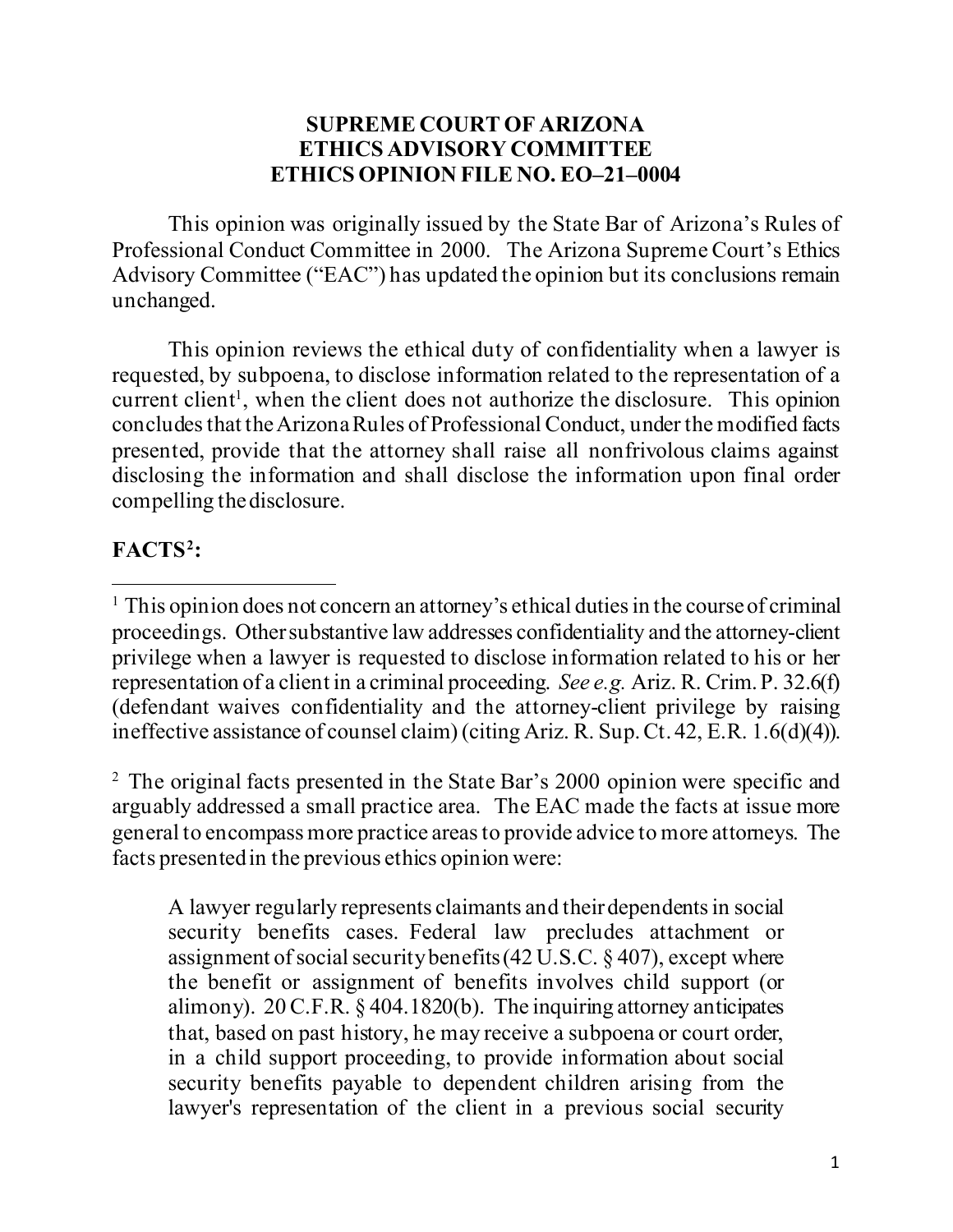A lawyer represents a client in a noncriminal matter. The attorney anticipates he may receive a subpoena or court order in a separate and unrelated noncriminal matter to provide information he learned in the current representation. The inquiring attorneyhas consulted with the client and the client has not authorized the disclosure.

## **QUESTIONS PRESENTE[D3](#page-1-0) :**

State Bar of Ariz. Ethics Op. No. 00–11 (2000).

<span id="page-1-0"></span><sup>3</sup> As with the facts presented the EAC modified the questions presented and made them more generalized to better provide guidance to a larger swath of practice areas and attorneys. The questions presented in the previous ethics opinion were:

- 1. Whether a lawyer ethically may disclose, pursuant to a subpoena issued in a separate child support proceeding, information about a social security case from which benefits would be payable to dependent children, where the client does not expressly authorize (or specifically prohibits) the disclosure of otherwise privileged information to third parties or to the court.
- 2. Whether a lawyer ethically may invoke ER 1.6(a), without regard to the so-called "attorney-client" evidentiary privilege rule, and decline to disclose, pursuant to a subpoena issued in a separate child support proceeding, information about a social security case upon which benefits would be payable to dependent children, where the client does not expressly authorize or specifically prohibits the disclosure of confidential information to third parties or to the court.

State Bar of Ariz. Ethics Op. No. 00–11.

benefits case. The inquiring attorney expects that his client will either not authorize the lawyer to disclose, or may explicitly prohibit the lawyer from disclosing, privileged or confidential information to third parties or to a court, in the separate child support proceeding.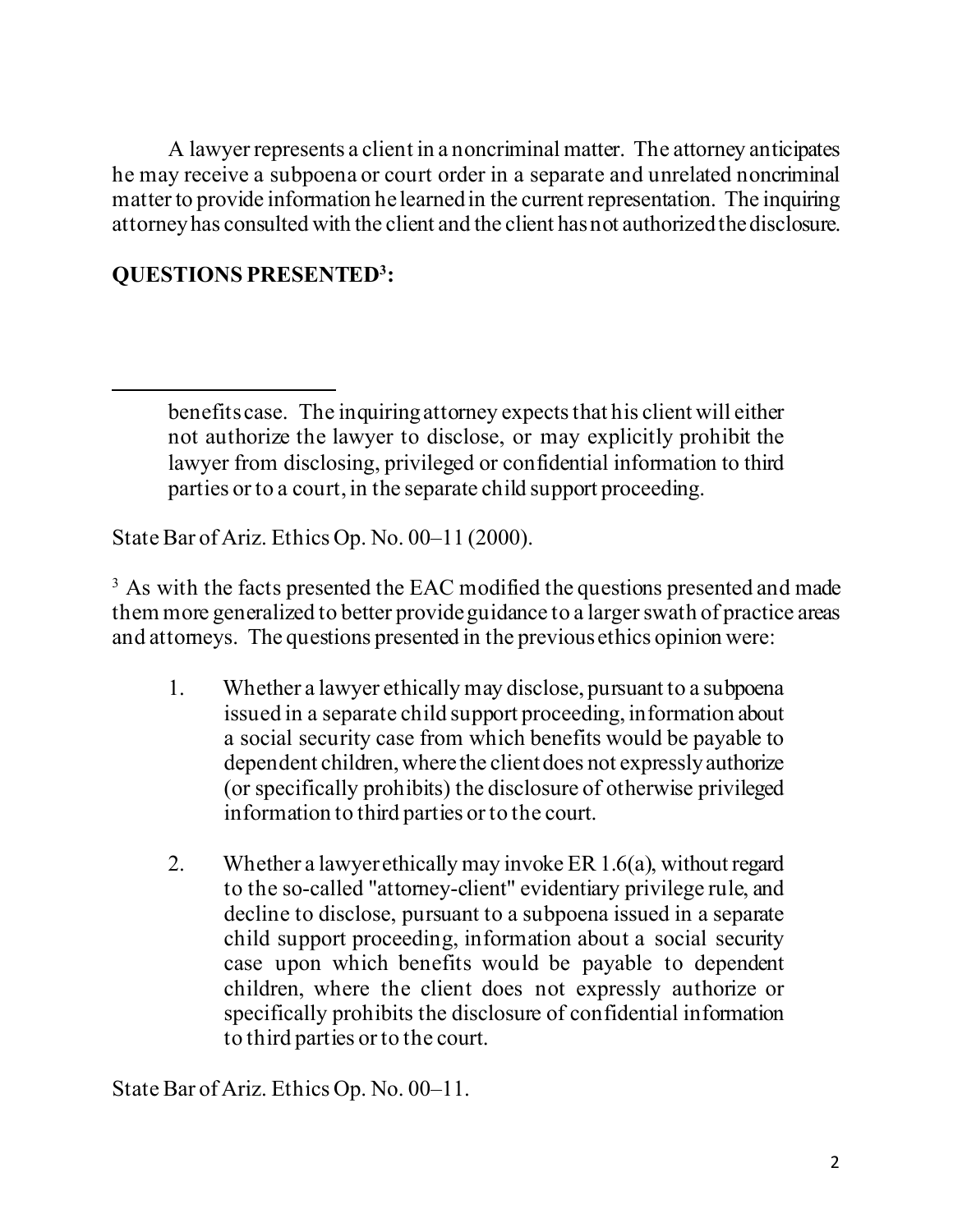- 1. May a lawyer ethically disclose, pursuant to a subpoena issued in the separate and unrelated noncriminal matter, information about the current representation where the client does not expressly authorize the disclosure?
- 2. Is a lawyer entitled or required to object to the subpoena on the client's behalf and, if so, on what bases?

# **RELEVANT ETHICAL RULES:**

- ER 1.6 Confidentiality
	- (a) A lawyer shall not reveal information relating to the representation of a client unless the client gives informed consent, the disclosure is impliedly authorized in order to carry out the representation or the disclosure is permitted or required by paragraphs (b), (c) or (d). or ER  $3.3(a)(3)$ .
- ER 3.4 Fairness to Opposing Party and Counsel

A lawyer shall not: …

(c) knowingly disobey an obligation under the rules of a tribunal except for an open refusal based on an assertion that no valid obligation exists;

## ER 8.4 Misconduct

- It is professional misconduct for a lawyer to:
- (a) violate or attempt to violate the Rules of Professional Conduct, knowingly assist or induce another to do so, or do so through the acts of another;
- (c) engage in conduct involving dishonesty, fraud, deceit or misrepresentation;
- (d) engage in conduct that is prejudicial to the administration of justice;

## Rule 54 Grounds for Discipline

Grounds for discipline of members, including affiliate members, nonmembers, and alternative business structures include the following:… **(c)Knowing violation of any rule or any order of the court.** This includes court orders issuing from a state, tribe, territory or district of the United States, including child support orders.

# **RELEVANT ARIZONA ETHICS OPINIONS:**

State Bar of Ariz. Ethics Op. Nos.: 00–11, 98–05, 97–05, 91–02.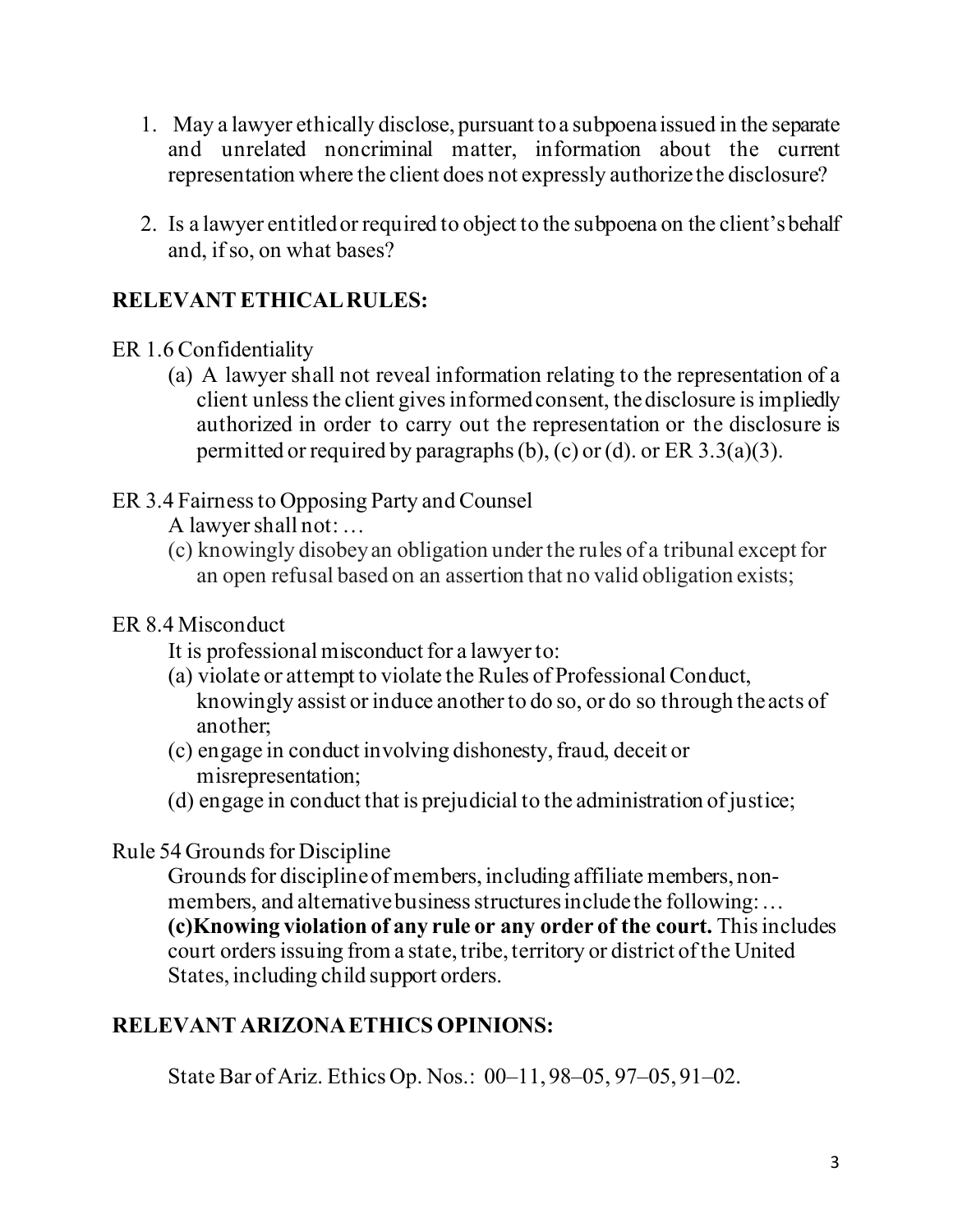#### **OPINION:**

In State Bar of Ariz. Ethics Op. No. 00–11, the State Bar opined the lawyer must object to a subpoena or other request by the third party and assert all nonfrivolous arguments against disclosure. The Bar further concluded that the attorney-client privilege and confidentiality under ER 1.6 are separate and distinct and should be asserted against disclosure when applicable. *Id*.

The Arizona Supreme Court has amended ER 1.6 and its comments several times since 2000 when the Bar promulgated Ethics Op. No. 00–11. Currently Comment 15 to ER 1.6 holds:

[15] Paragraph (d)(5) also permits compliance with a court order requiring a lawyer to disclose information relating to a client's representation. If a lawyer is called as a witness to give testimony concerning a client or is otherwise ordered to reveal information relating to the client's representation, however, the lawyer must, absent informed consent of the client to do otherwise and except for permissive disclosure under paragraphs (c) or (d), assert on behalf of the client all nonfrivolous claims that the information sought is protected against disclosure by this Rule, the attorney-client privilege, the work product doctrine, or other applicable law. In the event of an adverse ruling, the lawyer must consult with the client about the possibility of appeal. *See* [ER 1.4.](https://1.next.westlaw.com/Link/Document/FullText?findType=L&pubNum=1003576&cite=AZR42ER1.4&originatingDoc=N61A5C490388F11E4BD4AF9ECC5F94B5D&refType=LQ&originationContext=document&transitionType=DocumentItem&ppcid=34d89de268ad4cd8a6a741287a853ced&contextData=(sc.RelatedInfo)) Unless review is sought, however, paragraph (d)(5) permits the lawyer to comply with the court's order.

In 2016, the ABA promulgated Formal Op. No. 473. In Formal Op. No. 473, the ABA stated lawyers must consult with the client when he or she receives the demand for information or make reasonable attempts to notify and consult with the client. *Id*. at 3–4. If, after the consultation, the client objects to the disclosure, the lawyer must challenge the demand on any reasonable ground. ELLEN J. BENNETT, ET AL., ANNOTATED MODEL RULES OF PROFESSIONAL CONDUCT 123 (8<sup>th</sup> ed. 2015) ("Typically, a lawyer is requested to provide information as a result of a discovery request or subpoena; the lawyer must make all nonfrivolous arguments that the information is protected from disclosure and, unless the client has otherwise directed, must resist disclosure until a court or other tribunal orders it."). If the lawyer is unable to contact and consult with the client, the lawyer should assert all nonfrivolous objections against the disclosure. ABA Formal Op. No. 473, at 6–7.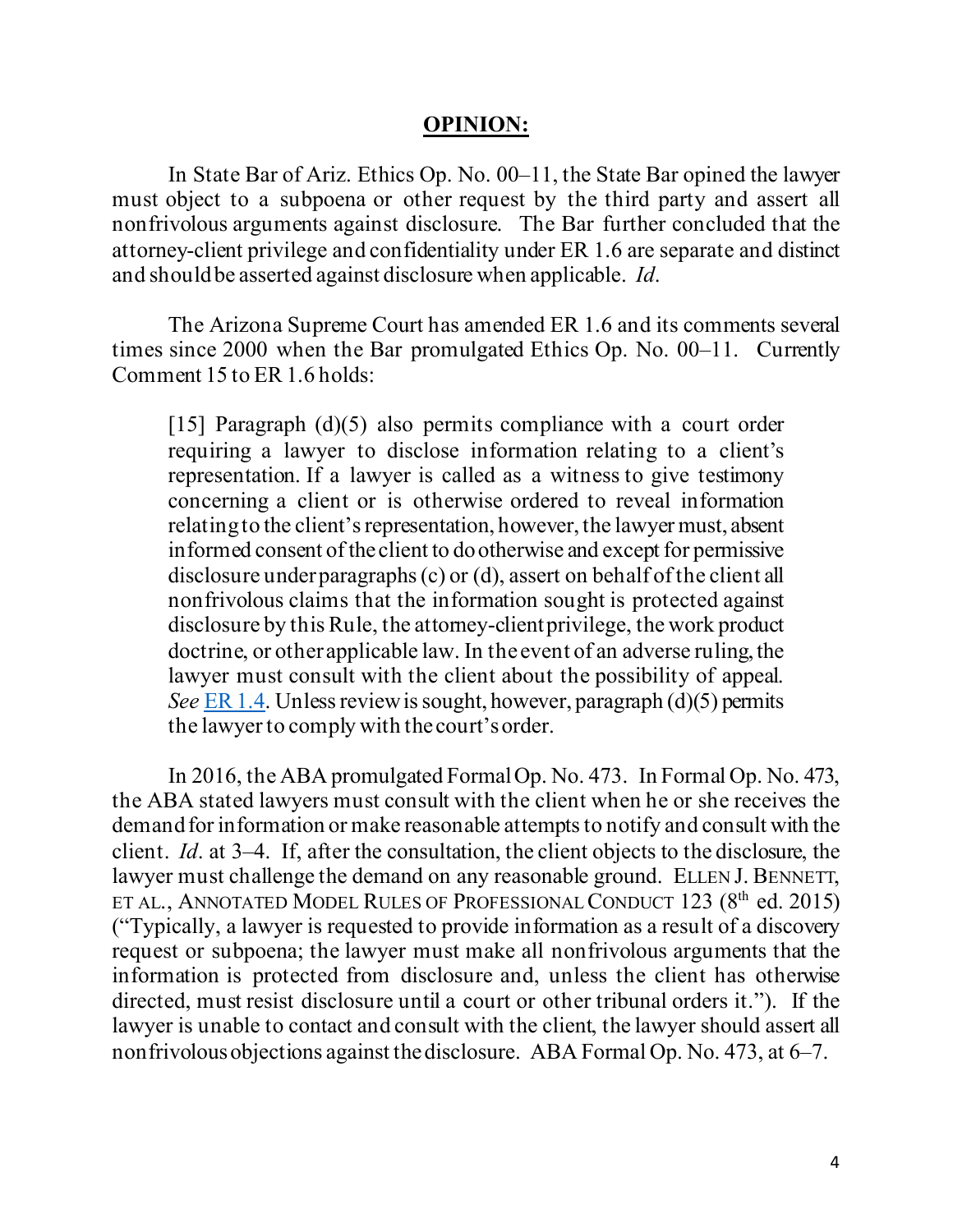Other jurisdictions have also so advised their lawyers. In D.C. Ethics Op. No. 288 (1999), Congress issued a subpoena duces tecum requiring a law firm to produce, ''all records that relate to the services, efforts, lobbying, or other work undertaken or provided, or to be undertaken or provided' to one of the firm's clients." The D.C. Bar opined, the lawyer is required to make every reasonable effort to quash or limit the subpoena. *Id.* at 5–6. The opinion described reasonable efforts to quash or limit the subpoena include negotiations with Congress to rescind or limit the scope of the information sought and potential judicial action. *Id.* at 5–6.; *see also* Neb. Ethics Op. No. 11–05 (2011) (attorney for minor must object on all nonfrivolousmeans to disclose confidential information sought by the legislature).

This opinion agrees. When a lawyer receives a demand, either from a subpoena or other request, from a third party for information concerning the representation of a client, the lawyer must first confirm the request's authenticity. Unfortunately, we practice in an age where fraudulent subpoenas and other demands are not uncommon. *See* Eugene Volokh, *Shenanigans (Internet Takedown Edition)*, 2021 Utah L. Rev. 238, 244–52 (2021) (listing examples of fraudulent subpoenas and orders). Once the demand is confirmed, the lawyer must then consult with the client about the demand. If the client wishes to oppose the demand, or if the attorney cannot consult with the client after making reasonable attempts, the lawyer shall assert reasonable objections against disclosure. Subpoenas are different from final court orders and there are mechanisms to modify or quash subpoenas. *See* State Bar of Ariz. Ethics Op. No. 00–11, at 4; *see also* Ariz. R. Civ. P. 45(e). The reasonable objections that can be made will depend on the specific nature of the matter. Common objections could entail: confidentiality, attorney-client privilege, and work product privilege. There are other potential privileges and objections, and the attorney is advised to research and determine their reasonableness.

This opinion recognizes Comment 15 to ER 1.6 and other jurisdictions require attorneys to assert "all nonfrivolous objections" to quash the subpoena or requests. This opinion, however, recognizes the realities of practicing and raising *all* nonfrivolous objections may not be possible because of word or page restraints. Additionally, raising all nonfrivolous objections, which could be numerous depending on the circumstances, may water down the one or two good objections against disclosure. *See State v. Johnson*, 247 Ariz. 166, 212, ¶ 205 (2019) ("Good advocacy requires winnowing."). For these reasons, this opinion requires Arizona attorneys to raise the reasonable objections to protect the client's confidential information and does not require an attorney to assert all nonfrivolous objections.